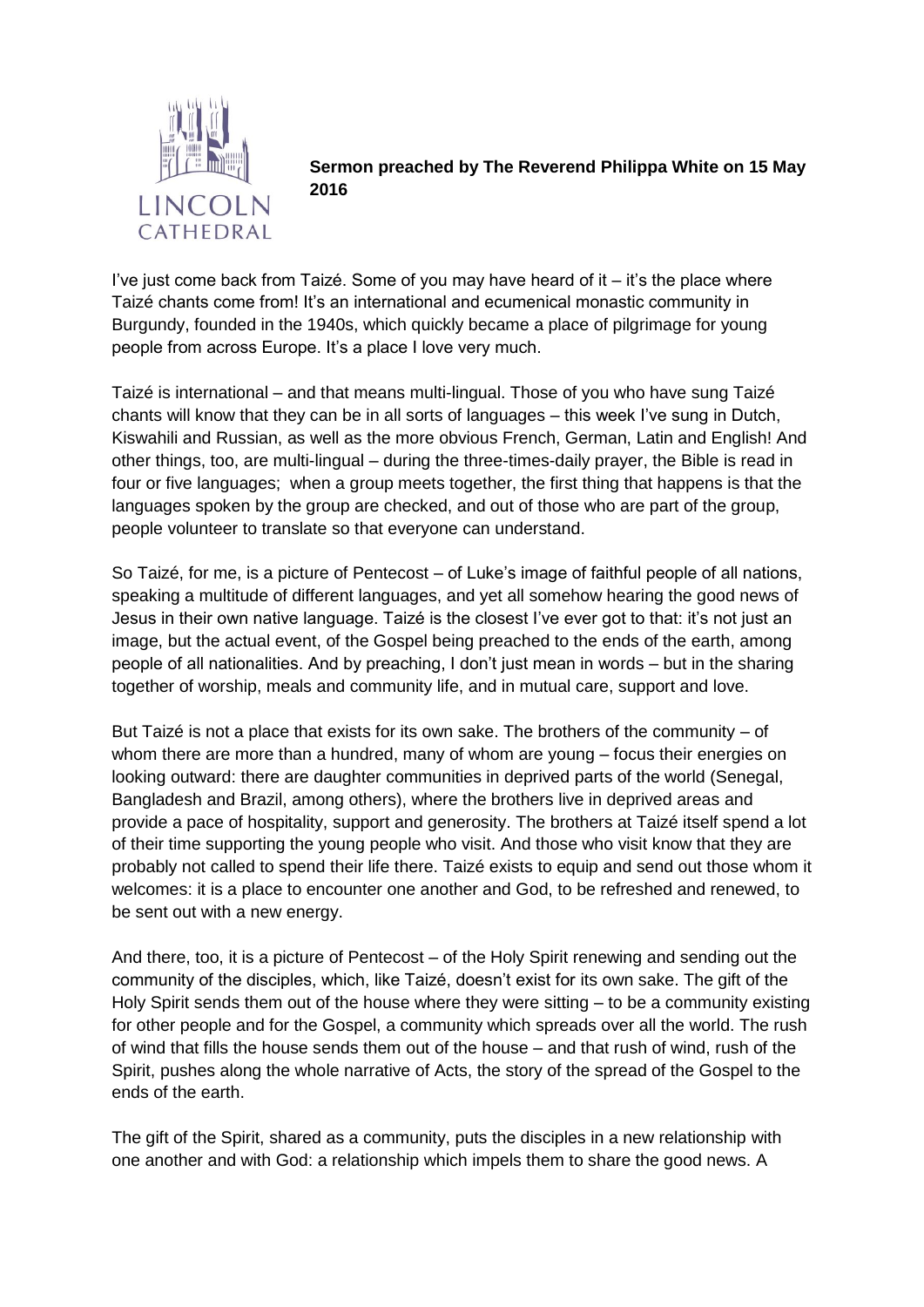shared experience which revives and renews them, empowers them and sends them out. Just as I have experienced, this last week, at Taizé.

But this experience of the disciples wasn't designed as a one off. My experience at Taizé shouldn't be anything special. This should be what the church is and does – what we're for. We should be a community where the Spirit is present – in our relationships with one another as we live with and for each other; in our worship, renewing us by giving us the presence of God and firing us to be sent out in the power of that presence; in our prayer for the world and one another. And so we should also be a place where, empowered by the Spirit, we are sent out. To preach and to prophesy, heal and save – just as, impelled by the wind of the Spirit, the disciples do in Acts.

Preach; prophesy; heal; save. Those are big and frightening words. But they are not necessarily as daunting as they sound; and we are given the gift of the Spirit to make all this possible! As at Taizé, preaching can be by the way we live – visibly with and for each other, with grace, generosity, openness and hospitality. Our very existence in this new mode, empowered by the Spirit to love without limits, can be a prophecy – a truth-telling about the ways of God – in a world that is fearful and judgmental. And if we really live like that – really listening to those around us, really loving even those people the media tells us to be afraid of or disgusted by, really working to bring the love of God into focus in the communities where we live – what are we except agents of God's healing and saving love?

We are not all called to found monastic communities! Our calling might be very simple – it might be where we are, in our normal days. It might be like the calling of the only English speaker in a group from the Netherlands who, at Taizé, suddenly finds herself called upon to translate.

In fact, Brother Roger – the founder of Taizé – never thought he was called to found a community where thousands of people, week by week, would meet with God and be sent out renewed. It all just happened – when he responded in faith to the calling of the Spirit, day by day, and when other people, following that same calling, came to help him build – and God's plan for that place and those people slowly emerged.

That's the work of the Spirit. We do faithfully what we are called to do – and suddenly it all slots into place. Our calling dovetails with one another's – and suddenly something wonderful and beautiful emerges.

But God needs all of us to be faithful. God needs us to pray that we would know the will of God, and that the Spirit would empower us to carry it out. God will not force us to be filled with the Spirit – we are free to dismiss God's calling as idealistic and unrealistic. We are free to turn our backs on God's plans.

But if we do, can we really call ourselves the Church?

God will not force us – but God will empower us.

So can we pray that we would be willing to turn to God and hear the calling which is ours alone?

Can we pray for the Holy Spirit to give us the courage and compassion to carry it out? Can we pray together now, and every day:

Holy Spirit, sent by the Father, ignite in us your holy fire.